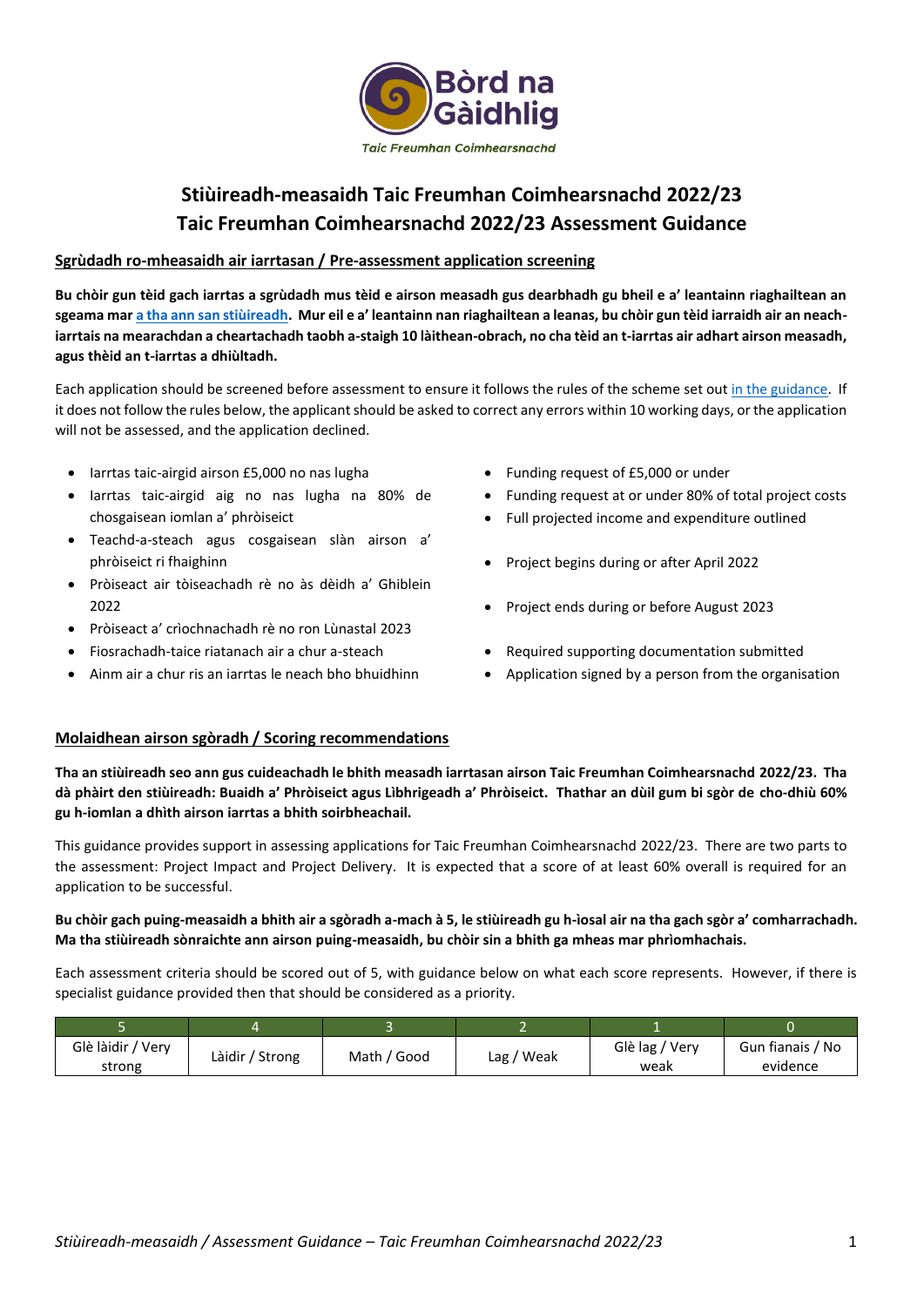# Buaidh a' Phròiseict **Project Impact** Project Impact

### Thathar a moladh nan sgòraichean gu h-ìosal:

- 5 Buidhnean coimhearsnachd saor-thoileach (gun inbhe carthannais)
- 3– Sgoiltean le foghlam tro mheadhan na Gàidhlig
- 3 Fèisean ionadail no meuran A' Chomuinn Gàidhealaich
- 2 Carthannasan clàraichte
- 1 Sgoiltean gun fhoghlam tro mheadhan na Gàidhlig
- 1– Other organisations

Gu sònraichte coimhead air ceistean:

A

# Inbhe agus freagarrachd a' phròiseict 20% Project eligibility and quality

- Dè cho soilleir is a tha beachd/raon-obrach a' phròiseict air a chur an cèill?
- Dè cho buannachdail agus a bhiodh am pròiseact do chleachdadh na Gàidhlig sa choimhearsnachd ionadail nan robh taic-airgid air a thoirt seachad dha?
- Dè cho math agus a tha am pròiseact ann a bhith ag obair leis a' choimhearsnachd ionadail?
- A bheil amasan soilleir aig a' phròiseact airson na tha e ag iarraidh a choileanadh?
- Mas e pròiseact leantainneach a th' ann, a bheil e soilleir mar a bhios am pròiseact a' togail air toraidhean a fhuaireadh roimhe?
- A bheil am pròiseact a' beachdachadh gu h-iomchaidh air mar a ghabhas a lìbhrigeadh mas e 's gun tèid cuibhreachaidhean a thoirt a-steach ri linn sgaoilidhean a' choròna-bhìoras?

Gu sònraichte coimhead air ceistean: B

- Dè cho math 's a tha an t-iarrtas a' coileanadh amasan sònraichte na maoine a tha air ainmeachadh?
- Dè cho math agus a tha an t-iarrtas ann a bhith a' sealltainn buaidh ionadail ann a bhith cur air adhart iomairt #cleachdi?
- Cia mheud daoine a bhios cleachdadh na Gàidhlig mar phàirt den phròiseact?
- A bheil am pròiseact a' cruthachadh cothroman ùra gus Gàidhlig a chleachdadh?
- Am bi dìleab aig a' phròiseict a thaobh cleachdadh na Gàidhlig?

A bheil an t-iarrtas a' coileanadh gnìomhan sònraichte ann am Plana Corporra Bòrd na Gàidhlig 2018-23? (Tha iad seo air ainmeachadh aig deireadh an stiùiridh seo)

## Prìomhachas an Tagraiche 6 ann an t-S an East an S an East an East an East an East an East an East an East an

- The following scores are recommended:
- 5 Voluntary community groups (without charitable status)
- 3 Schools with Gaelic-medium education provision
- 3 Local Fèisean or branches of An Comunn Gàidhealach
- 2 Registered charities
- 1 Schools without Gaelic-medium education provision
- 1 Other organisations

Particularly considering questions:

A

- How clearly set out is the project idea/scope?
- How beneficial could the project be for Gaelic usage in the local community if it was funded?
- How well does the project seek to involve the local community?
- Does the project have clear goals in what it hopes to achieve?
- If this is a continuation of a previous project, is it clear how the project will build on previous results?
- Does the project sufficiently consider how it can be delivered in the event of restrictions caused by coronavirus outbreaks?

Particularly considering questions: B

# Amasan na Maoine 25% Aims of the fund

- How well does the application meet the specific aims of the fund listed?
- How well does the application consider the impact of the project locally in supporting the #cleachdi campaign?
- How many people will use Gaelic as part of the project?
- Will the project create new opportunities to use Gaelic?
- Will the project have a legacy in terms of Gaelic usage?

Does the application achieve specific actions of the Bòrd na Gàidhlig Corporate Plan 2018-23? (These are outlined at the end of this guidance)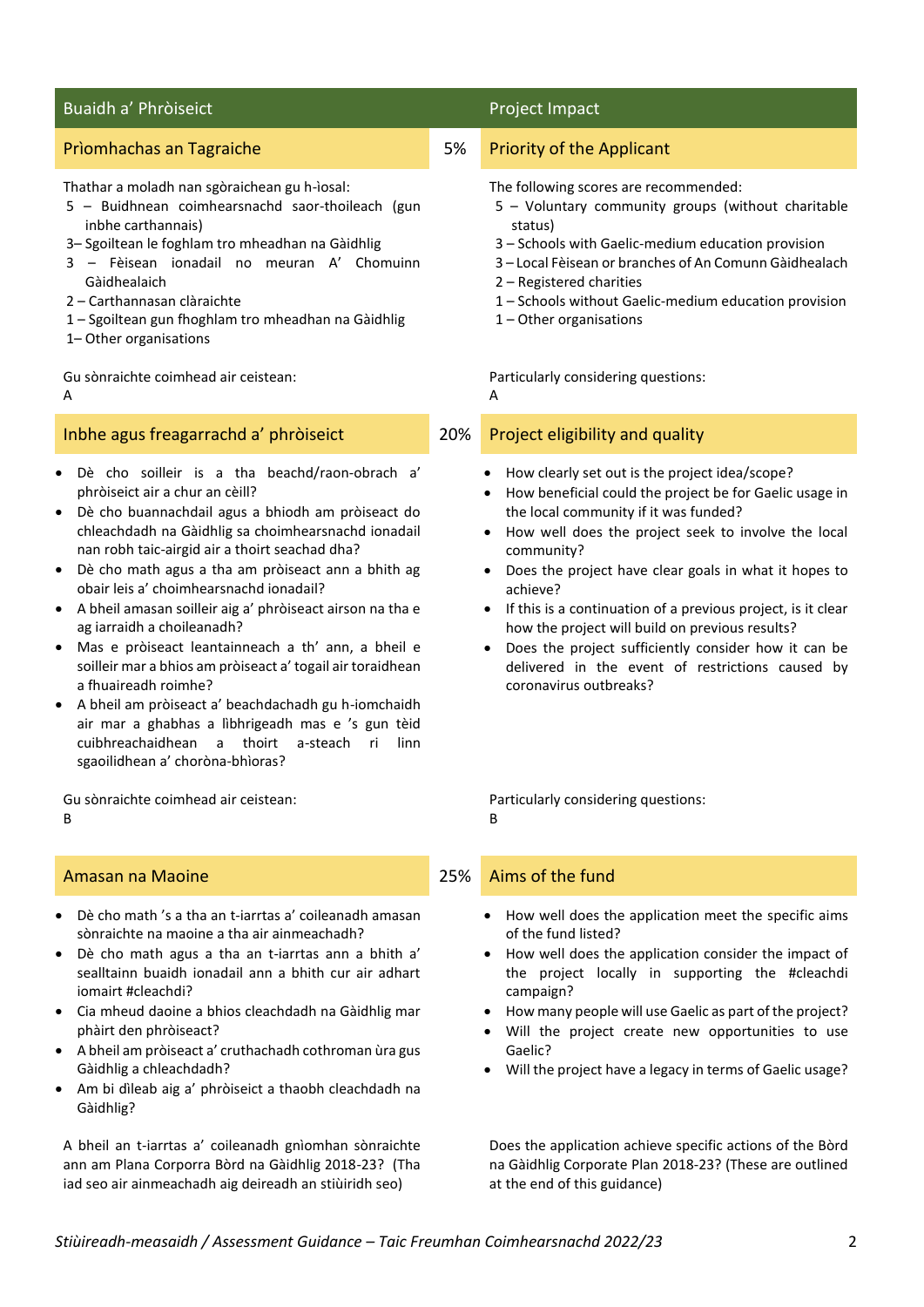Dè cho math agus a bhiodh am pròiseact a' coileanadh nan amasan de bhith:

- A' toirt fàs air cleachdadh na Gàidhlig
- A' toirt fàs air ionnsachadh na Gàidhlig
- A' cur deagh ìomhaigh air adhart airson na Gàidhlig

Gu sònraichte coimhead air ceistean: B1, B4, C, D2, E1

## Lìbhrigeadh a' Phròiseict **Delivering the Project** Delivering the Project

- A bheil an t-iarrtas a' sealltainn gu bheil sgilean agus eòlas gu leòr aig an tagraiche gus am pròiseact a lìbhrigeadh gu soirbheachail?
- A bheil a' bhuidheann air cùmhnantan le taic-airgid Bhòrd na Gàidhlig a choileanadh gu soirbheachail roimhe)?
- Cia mheud den phròiseact a thèid a' lìbhrigeadh tro mheadhan na Gàidhlig?
- A bheil comasan Gàidhlig math aig an neach/sgioba a bhios a' lìbhrigeadh a' phròiseict?
- A bheil e soilleir bhon iarrtas mar a thèid an obair a choileanadh?
- Am bi am buidseat iomchaidh airson am pròiseact a lìbhrigeadh gu tùr?
- Am bi an clàr-ama airson am pròiseact a lìbhrigeadh gu tùr?

*Mur eil am pròiseact air an lìbhrigeadh tro mheadhan na Gàidhlig gu tur no sa mhòr-chuid, 's e 4 an sgòr as àirde a dh'fhaodar toirt seachad.*

Gu sònraichte coimhead air ceistean: B3, B6, D, F

- Dè cho làidir agus a tha planaichean an tagraiche airson measadh na h-obrach aca?
- A bheil targaidean soilleir is ruigsinneach aig an tagraiche?
- A bheil e soilleir mar a bhios an tagraiche a' tional fios air ais bhuapasan a gheibh buannachd bhon phròiseact (b' fheàrr gun robh am fiosrachadh seo a' buntainn do ghnìomhan Plana Corporra a' Bhùird)?
- A bheil a' bhuidheann air na dleastanasan aice a choileanadh a thaobh aithisgean is a bhith a' toirt fiosrachadh seachad dhan Bhòrd airson pròiseactan a fhuair taic-airgid roimhe?

Gu sònraichte coimhead air ceistean: B1, E

How well would the project achieve the aims of:

- Increasing Gaelic usage
- Increasing Gaelic learning
- Promoting a positive image of Gaelic

Particularly considering questions: B1, B4, C, D2, E1

### **Comas lìbhrigidh 15% Ability to deliver**

- Does the application demonstrate that the applicant has sufficient skills and knowledge to deliver the project successfully?
- Has the organisation successfully performed Bòrd na Gàidhlig funding contracts previously?
- How much of the project will be delivered through the medium of Gaelic?
- Does the individual/team delivering the project have good Gaelic ability?
- Is it clear from the application how the work will be undertaken?
- Is the budget reasonable to deliver the project fully?
- Is the project timeline reasonable to deliver the project fully?

*If the project is not delivered through entirely or mostly delivered the medium of Gaelic, then the maximum score is 4.*

Particularly considering questions: B3, B6, D

### Sgrùdadh is measadh a' phròiseict 10% Project monitoring and evaluation

- How strong are the applicant's plans to assess their work?
- Does the applicant have clear and achievable targets?
- Is it clear how the applicant will collect feedback from beneficiaries (ideally information relating to Bòrd na Gàidhlig's Corporate Plan actions)?
- Has the organisation performed its duties in terms of returning reports and providing information to the Bòrd for projects that have previously received funding?

Particularly considering questions: B1, E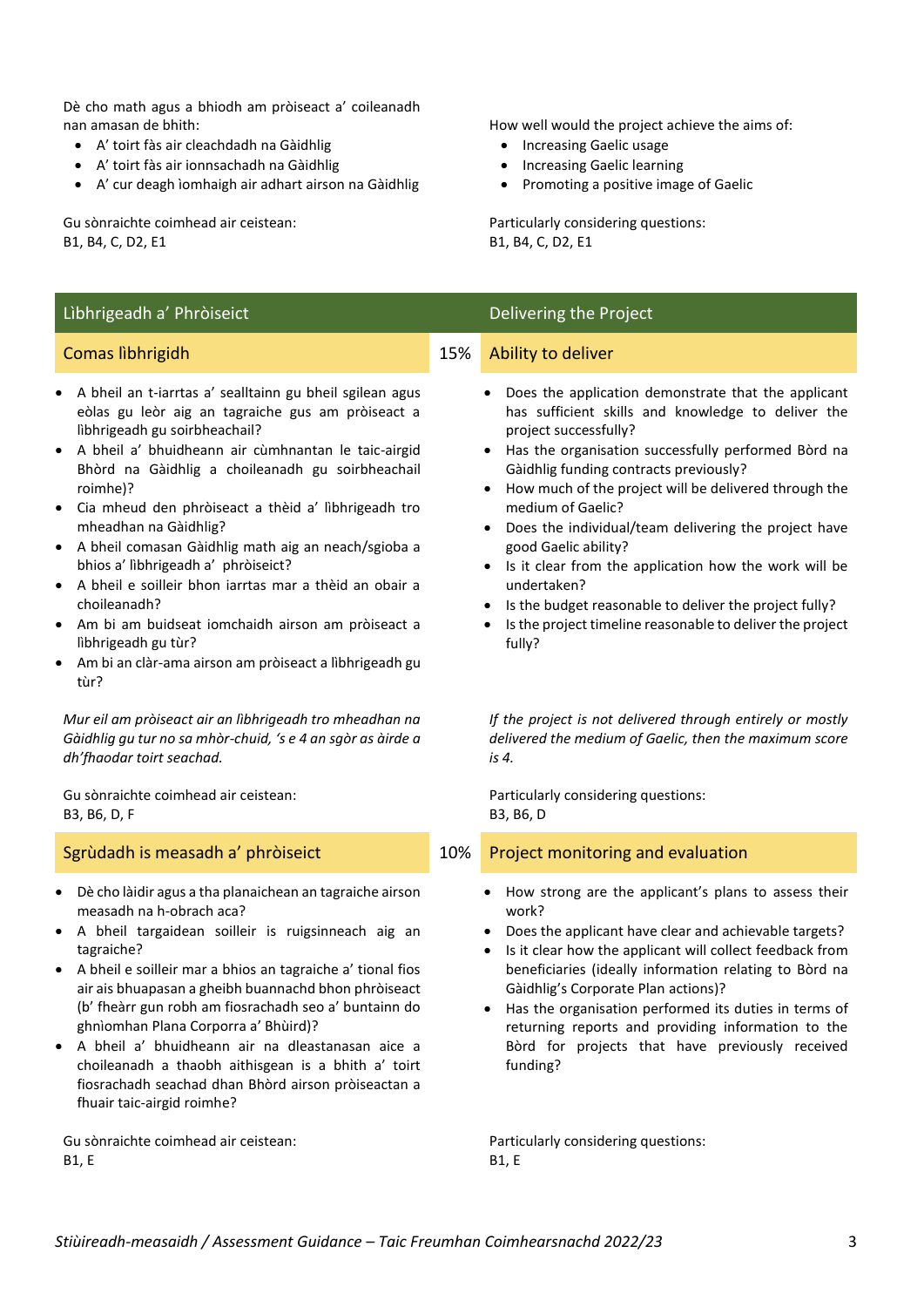- Am bi tòrr dhaoine a' faighinn buannachd bhon airgead a thathar a' sireadh?
- A bheil buidseat a' phròiseict reusanta airson a leithid agus e a' coimhead air dòighean gus cosgaisean a lùghdachadh far a bheil sin comasach?
- A bheil taic iomchaidh ann bho thùsan eile (a' gabhail a-steach com-pàirtichean)?
- Am bi an taic-airgid seo air a stiùireadh agus cleachdadh ann an dòigh èifeachdach?
- Ciamar a tha am pròiseact a' sealltainn adhartachadh bho phròiseactan a fhuair taic-airgid a-cheana?

Gu sònraichte coimhead air ceistean: B1, B6, C, F

## Àrainneachd, Co-ionannachd, Iomadachd & Inghabhalachd

- Dè cho mòr 's a bhios a' bhuaidh aig a' phròiseact air an àrainneachd (gu h-àraid a thaobh siubhail)?
- A bheil an t-iarrtas a' sealltainn mar a bhios am pròiseact a' gabhail cothrom gus a' bhuaidh air an àrainneachd a lùghdachadh?
- A bheil poileasaidh no aithris àrainneachd aig a' bhuidhinn?
- A bheil an t-iarrtas a' toirt chothroman do dhaoine òga fo chùram agus, ma tha, dè cho math 's a tha e a' freagairt nam feumalachdan aca?
- A bheil an t-iarrtas a' nochdadh aire air dleastanasan co-ionannachd agus a' toirt chothroman do dhaoine le feartan dìonte a bhith a' dol an sàs leis a' Ghàidhlig?

*Mur eil freagairt sam bith ann, thoir seachad sgòr de 0. Ma tha an t-iarrtas a' sealltainn gu bheil iad air aire a thoirt do na ceistean ach nach bi am pròiseact a' tabhann chothroman gu sònraichte a thaobh Pàrantan Corporra & co-ionannachdan, thoir seachad sgòr de 2.*

*Mur eil an t-iarrtas a' beachdachadh air na riatanasan uile a thaobh àrainneachd, co-ionannachd agus Pàrantan Corporra, 's e an sgòr as àirde a dh'fhaodar toirt seachad 4.*

Gu sònraichte coimhead air ceistean: G

- A bheil an t-iarrtas a' sealltainn gu follaiseach gu bheil deagh thuigse air an tagraiche air na riaghailtean a thaobh aithneachadh taic-airgid?
- A bheil an t-iarrtas ainmeachadh dòighean iomchaidh airson taic-airgid aithneachadh?
- Ma tha am buidheann air taic-airgid fhaighinn bhon Bhòrd a-cheana, a bheil iad air na dleastanasan aca a choileanadh a thaobh aithneachadh taic-airgid?

### Ionmhais/Luach an airgid 15% Finance/Value for money

- Will many people benefit in relation to the funding requested?
- Is the budget for the project reasonable and does it look to minimise costs where possible?
- Is there appropriate funding from other sources (including participants)?
- Will this funding be managed and used effectively?
- How does this project show improvement over previous projects that have been awarded funding?

Particularly considering questions: B1, B6, C, F

5% Environment, Equalities, Diversity & Inclusion

- How much of an environmental impact will the project have (particularly with regard to travel)?
- Does the application show how the project will attempt to minimise its environmental impact?
- Does the organisation have an environmental policy or statement?
- Does the application provide opportunities for young people in care, and if so, how well does it consider their needs?
- Does the application show awareness of responsibilities in terms of equalities and provide opportunities to engage with Gaelic for people under protected characteristics?

### *If no answer is provided score 0.*

*If the application shows appropriate consideration of the questions but that it will not specifically offer opportunities in relation to Corporate Parenting & equalities, then score 2.*

*If the application does not consider all of the environment, equalities and Corporate Parenting the maximum score is 4.*

Particularly considering questions: G

### Aithneachadh taic-airgid 5% Acknowledging funding support

- Does the application clearly show the applicant understands the requirements of acknowledging funding support?
- Does the application show appropriate ways of acknowledging funding support?
- If the organisation has received Bòrd funding previously, have the fulfilled their duties in acknowledging funding?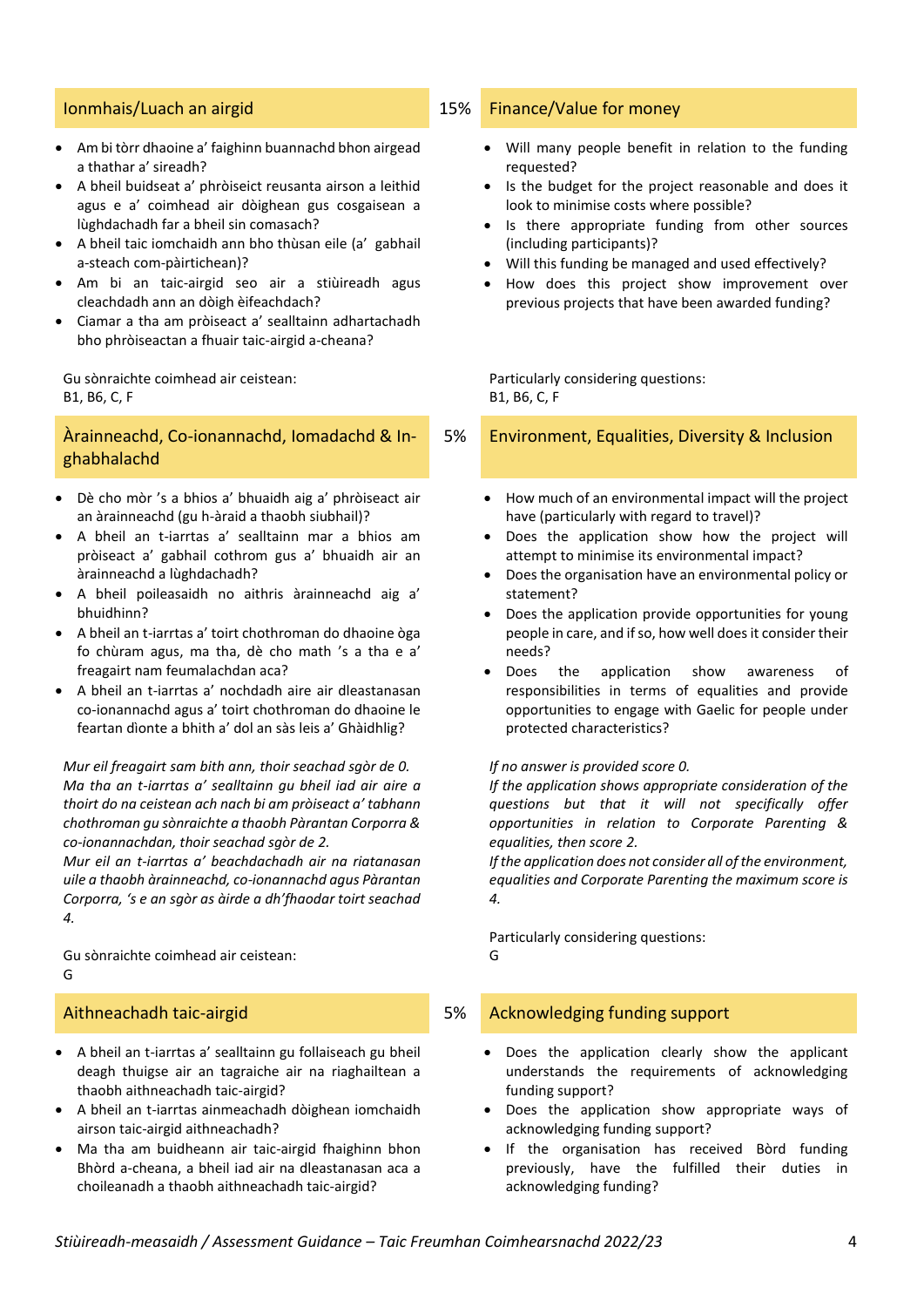Gu sònraichte coimhead air ceistean: H

Particularly considering questions: H

### **Molaidhean taic-airgid / Funding recommendations**

**Airson gach iarrtas a tha am pannal-measaidh a' moladh dhan Sgioba Stiùiridh, faodaidh iad moladh gum bithear a' tabhann sùim taic-airgid a tha nas lugha na an t-sùim a chaidh iarraidh chun ha h-ìre a tha am pannal den bheachd gum bi an t-sùim:**

- **1) A' toirt seachad luach an airgid do Bhòrd na Gàidhlig**
- **2) Fhathast a' leigeil leis a' phròiseact tachairt**

For each application that the assessment panel recommends to the Senior Management Team, they may recommend a funding offer that is lower than the requested sum to the extent that the panel believes the amount provided:

- 1) Delivers value for money for Bòrd na Gàidhlig
- 2) Will still allow the project to continue

### **Tha stiùireadh ri fhaighinn gu h-ìosal a thaobh tabhann airgid ann an diofar shuidheachaidhean. Dh'fhaodadh an stiùireadh seo a dhearmad, ge-tà, ma tha adhbhar sònraichte air a shon:**

Guidance is available below to support funding awards in different circumstances. This guidance can be disregarded however if there are special circumstances for doing so:

| Clasaichean Gàidhlig / Gaelic classes                   |                               |
|---------------------------------------------------------|-------------------------------|
| Taic-airgid san uair do dh'oidean Gàidhlig              | Suas ri £20 gach uair         |
| Funding per hour for Gaelic tutors                      | Up to £20 per hour            |
| Taic-airgid a thathar an dùil bho chìsean no bunan eile | £3 gach neach gach seisean    |
| Income expected from fees or other sources              | £3 per person per session     |
| Uas-mheud airson taic-airgid                            | £150 gach neach gach bliadhna |
| Maximum funding                                         | £150 per person per year      |

| Turasan / Trips                               |                        |
|-----------------------------------------------|------------------------|
| Taic-airgid a thathar an dùil bho bhunan eile | £20 gach neach gach là |
| Income expected from other sources            | £20 per person per day |
| Uas-mheud airson taic-airgid                  | £75 gach neach gach là |
| Maximum funding                               | £75 per person per day |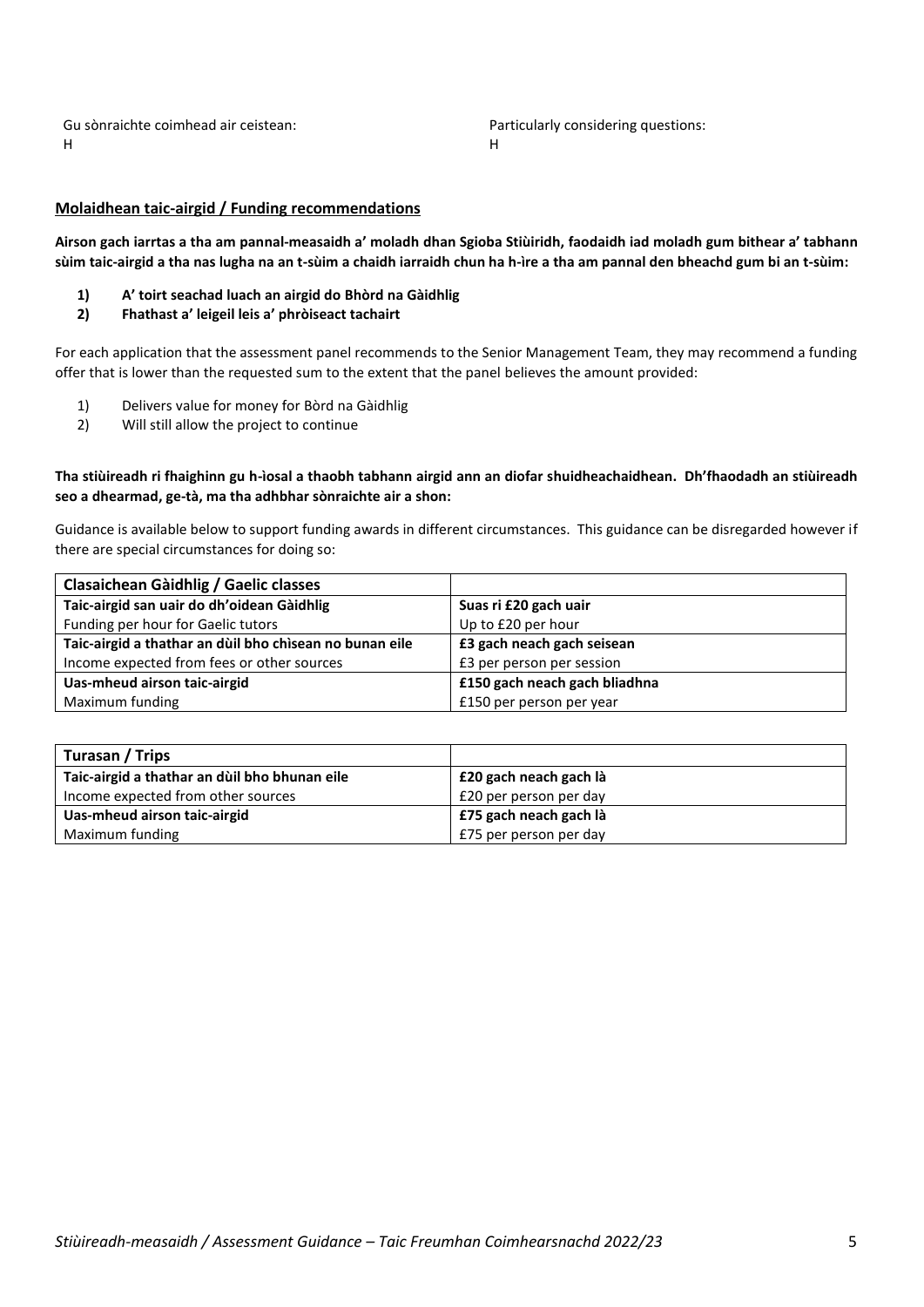

# **Gnìomhan Plana Chorporra Bòrd na Gàidhlig 2018-23 Bòrd na Gàidhlig Corporate Plan Actions 2018-23**

|                | <b>Cleachdadh na Gàidhlig</b>                                                                                                                                                                                                                                                  | <b>Using Gaelic</b>                                                                                                                                                             |
|----------------|--------------------------------------------------------------------------------------------------------------------------------------------------------------------------------------------------------------------------------------------------------------------------------|---------------------------------------------------------------------------------------------------------------------------------------------------------------------------------|
| U1             | A' comharrachadh chnapan-starra, tro<br>rannsachadh, a bhios a' cur bacadh air daoine<br>bho bhith a' cleachdadh na Gàidhlig agus a'<br>dealbh ro-innleachdan a chuireas às dhaibh                                                                                             | Identifying, through research, barriers to usage<br>and strategies to overcome these                                                                                            |
| U <sub>2</sub> | A' dealbh ro-innleachdan a dh'aona-ghnothach<br>airson frithealadh air feumalachdan nan<br>coimhearsnachdan dùthchail is nam bailtean nas<br>motha agus airson brath a ghabhail air na<br>cothroman a th' ann dhaibh, feuch am bi<br>coimhearsnachdan Gàidhlig nas làidire ann | Developing strategies which are tailored to the<br>distinct needs and opportunities of rural and<br>urban communities, leading to stronger Gaelic<br>communities                |
| U3             | A' cur ris na th' ann de chothroman do dhaoine<br>òga gus sgilean obrach ionnsachadh agus gus cur<br>ri buaidh eaconamach na Gàidhlig, tro cho-<br>obrachadh le buidhnean iomairt is sgilean                                                                                   | Increasing opportunities for young people to<br>develop work-related skills, and the economic<br>impact of Gaelic, through collaboration with<br>enterprise and skills agencies |
| U <sub>4</sub> | A' toirt taic do bhuidhnean is daoine fa leth<br>airson barrachd chur-seachadan, thachartasan is<br>ghoireasan a chur air dòigh, agus feadhainn nas<br>fheàrr, do dhaoine òga agus a' toirt taic do<br>dh'fheadhainn a thèid a chur air dòigh le daoine<br>òga                 | Supporting organisations and individuals to<br>provide more and better activities, events and<br>resources by and for young people                                              |
| U <sub>5</sub> | A' cur iomairtean air dòigh ann an co-bhuinn ri<br>buidhnean poblach, prìobhaideach agus bhon<br>treas roinn a bheir meudachadh air cleachdadh<br>na Gàidhlig ann an àiteachan-obrach                                                                                          | Developing initiatives in partnership with public,<br>private and third sector organisations which<br>increase Gaelic usage in the workplace                                    |
| U <sub>6</sub> | A' cuideachadh le bhith a' cur ri comasan, sgilean<br>agus seasmhachd ann an roinn nan ealain                                                                                                                                                                                  | Helping to increase capacity, skills and<br>sustainability in the arts                                                                                                          |
| U <sub>7</sub> | A' cur barrachd chothroman, is cothroman nas<br>fheàrr, air adhart far am bi teaghlaichean a'<br>cleachdadh na Gàidhlig anns an dachaigh aca                                                                                                                                   | Encourage more and better opportunities for<br>families to use Gaelic in the home                                                                                               |
| U8             | A' toirt maoineachadh do dh'iomairtean a bhios<br>a' neartachadh beairteas, buntainneas is<br>cunbhalachd a' chànain                                                                                                                                                           | Funding initiatives which strengthen language<br>richness, relevance and consistency                                                                                            |
|                | <b>Ionnsachadh Gàidhlig</b>                                                                                                                                                                                                                                                    | <b>Learning Gaelic</b>                                                                                                                                                          |
| L1             | A' toirt comhairle seachad air poileasaidhean<br>agus a' toirt stiùireadh don obair gus ro-<br>innleachdan a dhealbh airson foghlam na Gàidhlig                                                                                                                                | Advising on policy development and lead on<br>strategy development for Gaelic education                                                                                         |
| L2             | Ag obair còmhla ri buidhnean de phàrantan is<br>buidhnean buntainneach gus fàs a thoirt air FtG                                                                                                                                                                                | Working with groups of parents and relevant<br>organisations to increase the provision of GME                                                                                   |
| L3             | A' cur iomairtean air dòigh le luchd-compàirt gus<br>barrachd taice a thoirt do theaghlaichean nuair a<br>tha a' chlann aca aig ìre nan tràth-<br>bhliadhnaichean                                                                                                              | Developing initiatives with partners to increase<br>the impact of early years' support for families                                                                             |